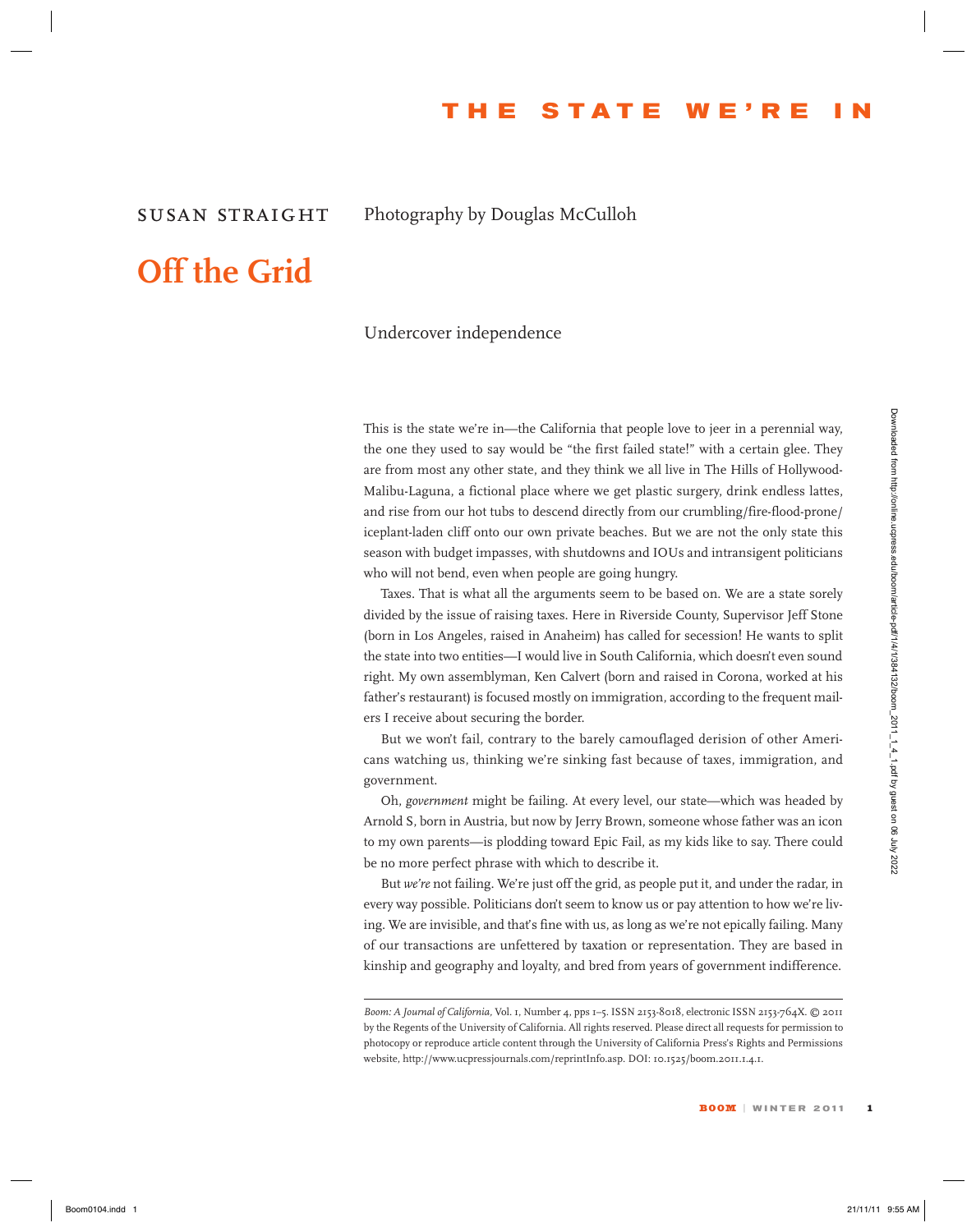## We put it back together with seats and door panels bought from Pick-A-Part, the locally famous junkyard.

I live a few blocks from the hospital where I was born, in Riverside. Ah, the Inland Empire, the misunderstood, vaguely cinematic, desert-like place where we are all related to biker gangs (yes, The Hell's Angels did begin here in Fontana) and only make the national news when we pass legislation limiting our backyard rooster ownership to two. I have four chickens, myself, one of which is a Mexican fighting hen I inherited from my brother, also born here. He was encouraged to raise fighting roosters by his neighbor out in the orange groves, Big José, born in Chihuahua. My brother was unable to teach his roosters to fight, because he loved them, so instead he taught them to sit on the couch beside him and watch NFL games while eating Doritos. The mother of some of those roosters lives in my yard now. Her name is Coco. I inherited her after my brother died in 2002.

Today, I bought extra tamales from Angel Jr., my tamale guy born in East LA, who comes Thursdays in his white truck with the compartment filled with varieties of homemade tamales. I'd been saving for a few years to put a brick path in my backyard; I'd recently given away the thirdhand, metal swing set that my three daughters and countless friends had loved for years. The absence of the swing set, and two of my three daughters who grew up and left for college, left an ache in my chest, so I called my friend Luis, born in Corona, and he recommended Ofa, born in Tonga, who was now in the yard with his cousin and three nephews, laying brick. Boom0104.indd 2 21/11/11 9:55 AM Downloaded from http://online.ucpress.edu/boom/article-pdf/1/4/1/384132/boom\_2011\_1\_4\_1.pdf by guest on 06 July 2022

I bought Angel's tamales for the bricklayers because the previous day they'd requested shrimp burritos from Señor Baja, our local taco place. That's why I love California. While Ofa and his relatives, born in Tonga and raised in Hawaii and now living in Ontario and Rialto and San Bernardino, who all speak Tongan among each other and English to me, ate lunch, I got in my car.

I left my hundred-year-old former orange grove farmhouse and drove down my street, past my neighbor S, born in Oakland, who is working as a funeral singer for our nearby Catholic church. I waved at another neighbor K, born in Riverside, who unloaded lumber; an elementary school teacher, he is doubling the size of his house. No Mc-Mansions in my neighborhood; his original wood-frame house is 650 square feet, and he's building a second bedroom after twenty years.

I drove past the hospital where I was born, and then the new multistory building downtown where a giant metal dome, which cost \$1.2 million, sits on one corner of the roof, looking exactly like a juicer for oranges. My neighbors find this hilarious since our city was once the citrus capital of the nation (in 1882, of the more than one-half million citrus trees in California, half were in Riverside) with the highest per capita income in America (in 1895, we had that distinction, due to citrus exports).

Riverside County's reported unemployment rate is one of the highest in the nation—16 percent—and has been for over two years. The foreclosure rate is one of the highest as well. But we have done this before—when our steel mill was disassembled and sold to China, when the Air Force Base was made into a reserve facility, and now, when the entire country remains in meltdown.

I drove to San Bernardino, past a towing yard where last year I retrieved my middle daughter's Honda after it was stolen and stripped down to the frame. We put it back together with seats and door panels bought from Pick-A-Part, the locally famous junkyard where my ex-husband and his friends, all born in the same hospital as I was, scour cars for any particular item they need.

In San Bernardino, my mother, who was born in Switzerland, had her first job in 1955, at a Household Finance Loan company. Back then, she saw loans refused every day, because people didn't have a steady salary, because they were the wrong color, because someone was in a bad mood. There was no subprime, no zero-down.

A few miles directly west of the red light where I stopped, my grandparents lived in Fontana after they immigrated from Switzerland in the 1950s. My grandfather, a former Swiss train conductor, worked for the Riverside Cement Company. My grandmother was a nurse for Kaiser Steel's company healthcare program—Kaiser Permanente.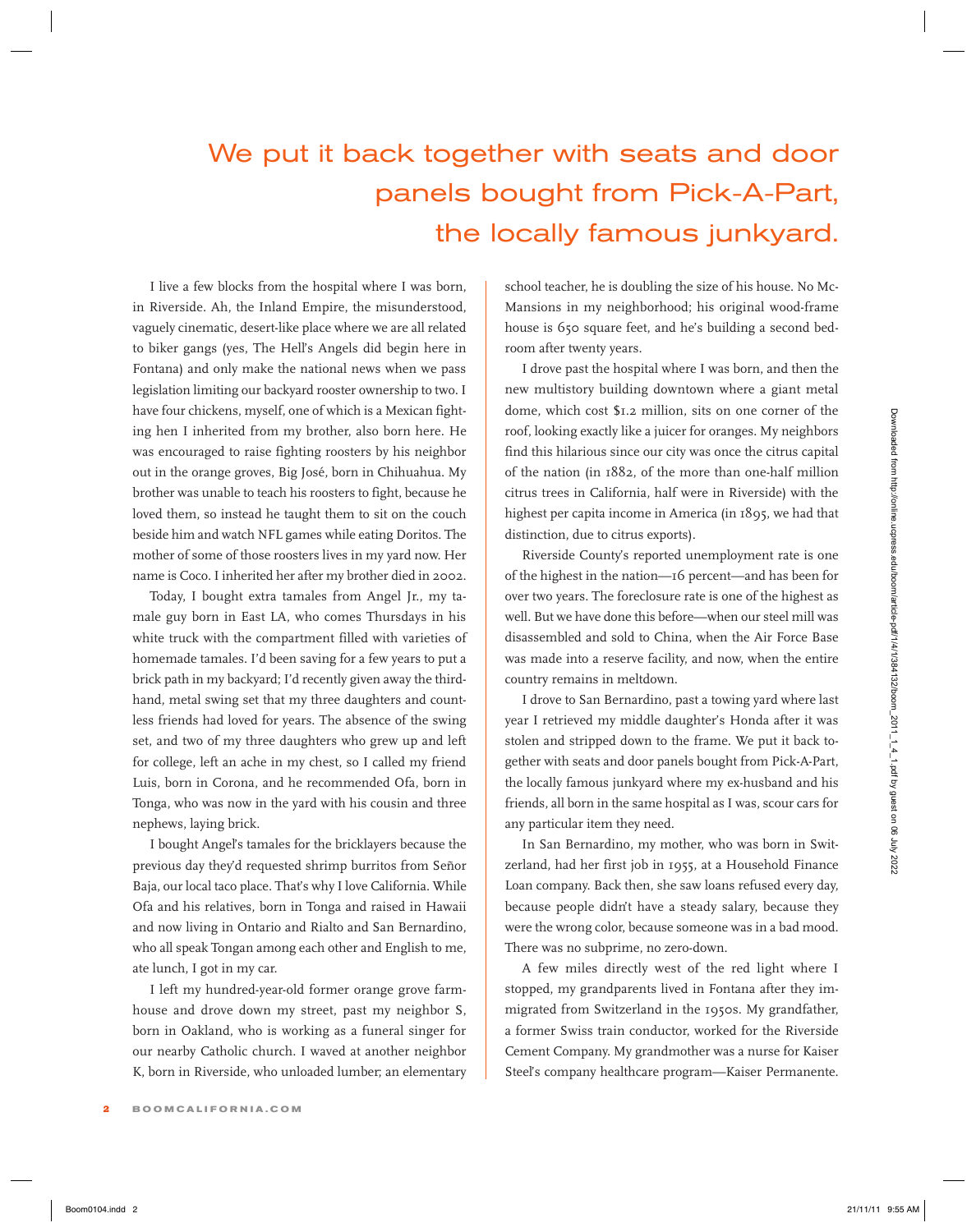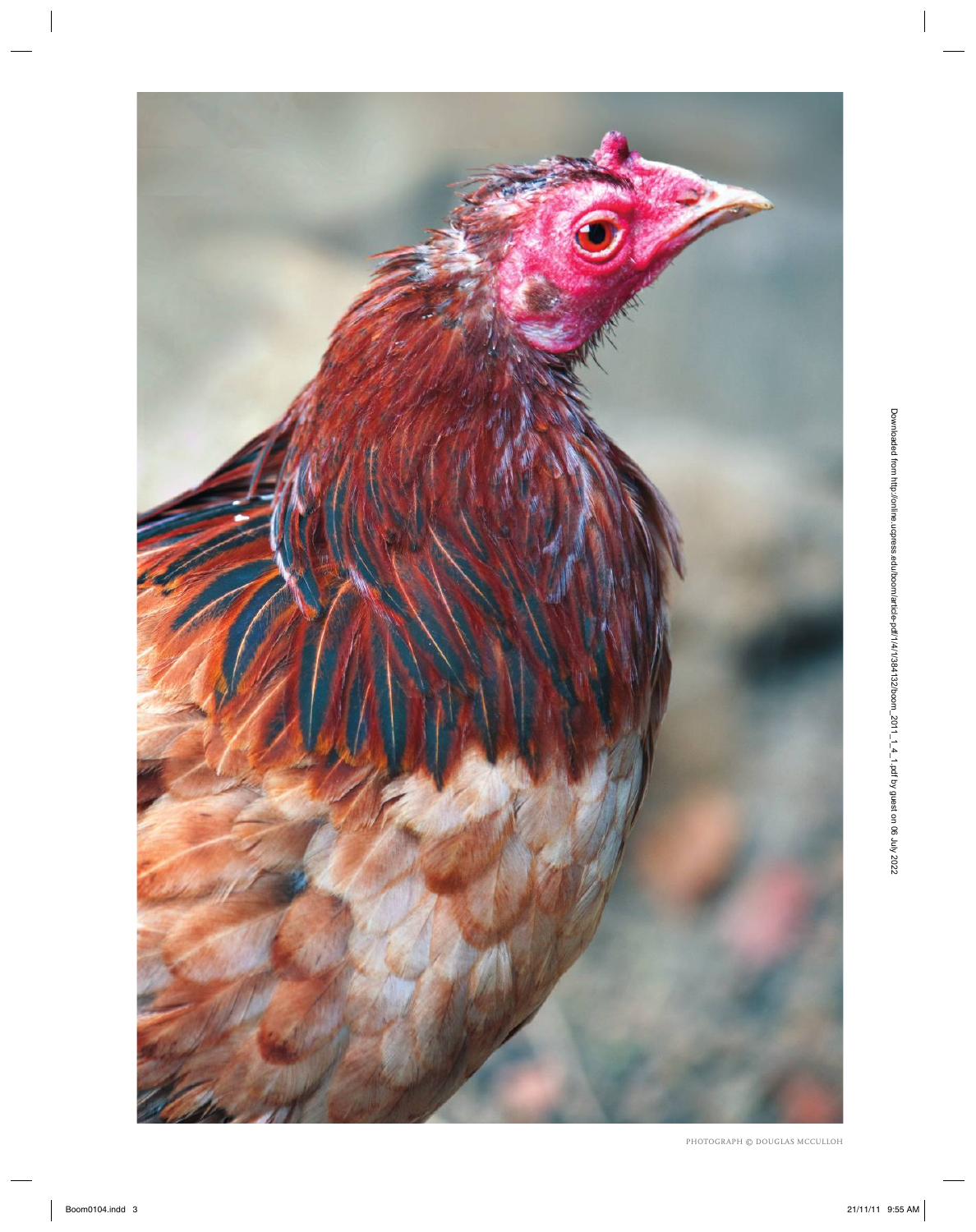